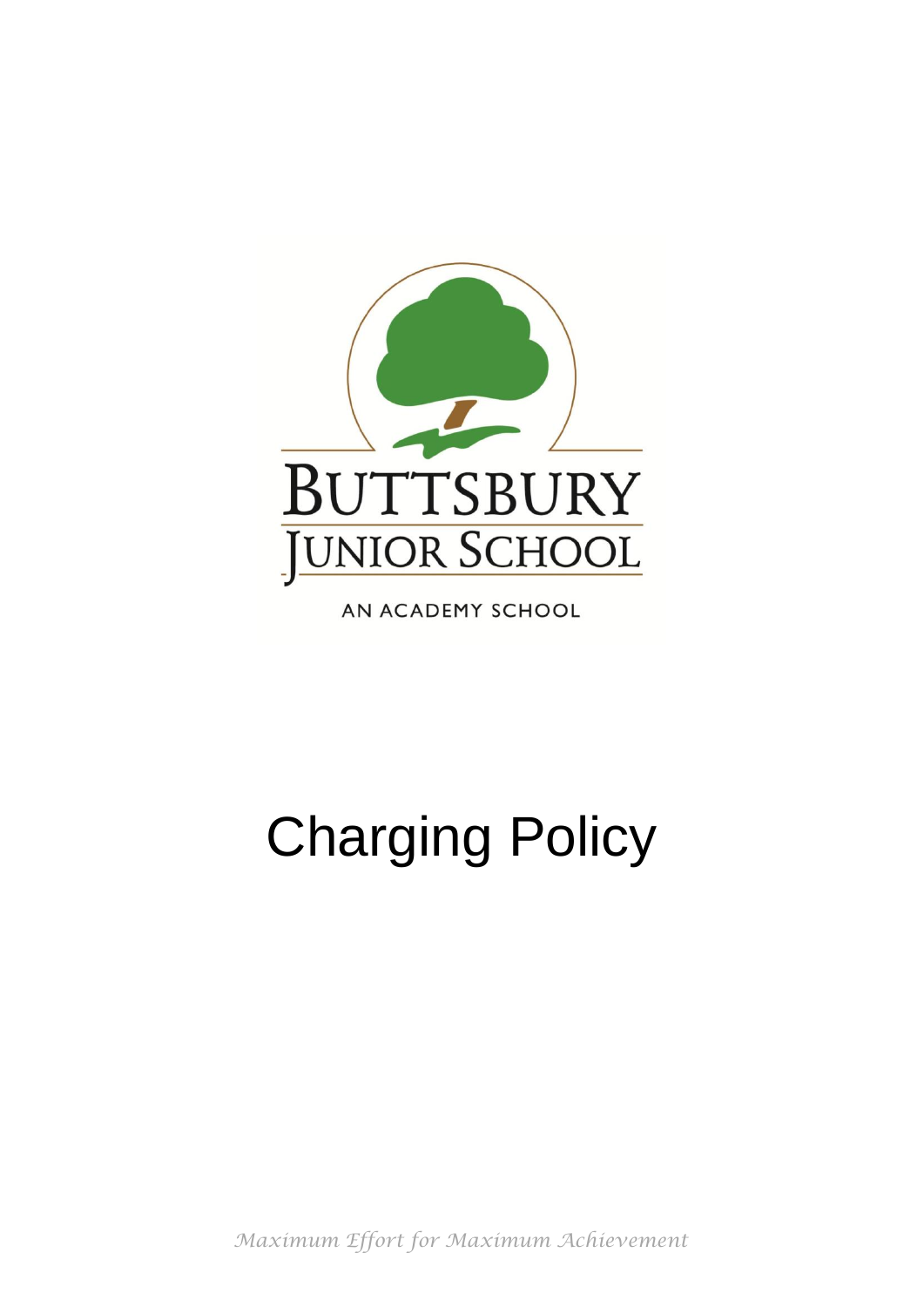

# **1 Introduction**

**1.1** All education during school hours is free. We do not charge for any activity undertaken as part of the National Curriculum with the exception of individual or group music tuition.

## **2 Voluntary contributions**

- **2.1** When organising school trips or visits which enrich the curriculum and educational experience of the children, the school invites parents to contribute to the cost of the trip. All contributions are voluntary. If we do not receive sufficient voluntary contributions, we may cancel a trip. If a trip goes ahead, it may include children whose parents have not paid any contribution. We do not treat these children differently from any others.
- **2.2** If a parent wishes their child to take part in a school trip or event, but is unwilling or unable to make a voluntary contribution, we do allow the child to participate fully in the trip or activity. Sometimes the school pays additional costs in order to support the visit. Parents have a right to know how each trip is funded. The school provides this information on request.
- **2.3** The following is a list of additional activities organised by the school, which require voluntary contributions from parents. These activities are known as 'optional extras'. This list is not exhaustive:
	- visits to museums;
	- outdoor adventure activities;
	- visits to the theatre;
	- school trips:
	- workshops at school;
	- musical events.

### **3 Residential visits**

**3.1** If the school organises a residential visit in school time or mainly school time, which is to provide education directly related to the National Curriculum, we do not make any charge for the education or travel expenses but request voluntary contributions to cover the cost of the visit. However we do make a charge to cover the costs for board and lodging.

#### **4 Music tuition**

- **4.1** All children study music as part of the normal school curriculum. We do not charge for this.
- **4.2** There is a charge for individual or group music tuition if this is not part of the National Curriculum. The peripatetic music teachers teach individual or small group lessons. We give parents information about additional music tuition at the start of each academic year.

### **5 Swimming**

**5.1** The school organises swimming lessons for children in Key Stage 2. These take place in school time and are part of the National Curriculum. We make no charge for this activity but request voluntary contributions to cover the cost of the lessons and